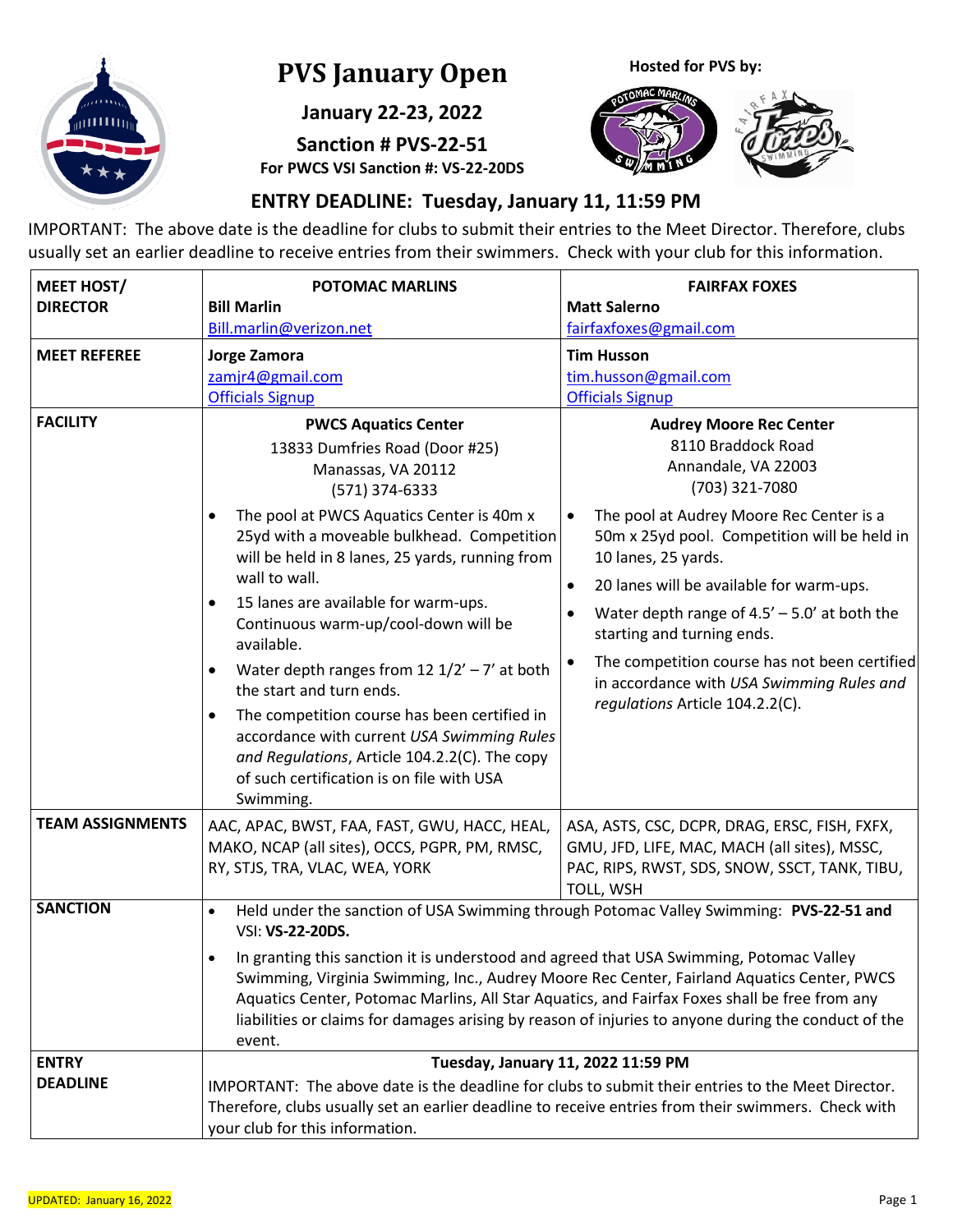| <b>SCHEDULE</b>       | <b>PWCS Aquatics Center</b>                                                                                                                                                                                                                                                                            |                                                                                                                                                                                        | <b>Audrey Moore Rec Center</b>                     |               |                                |               |  |
|-----------------------|--------------------------------------------------------------------------------------------------------------------------------------------------------------------------------------------------------------------------------------------------------------------------------------------------------|----------------------------------------------------------------------------------------------------------------------------------------------------------------------------------------|----------------------------------------------------|---------------|--------------------------------|---------------|--|
|                       | <b>SATURDAY</b>                                                                                                                                                                                                                                                                                        |                                                                                                                                                                                        | <b>SATURDAY</b><br><b>WARMUPS</b><br><b>EVENTS</b> |               |                                |               |  |
|                       |                                                                                                                                                                                                                                                                                                        | <b>WARMUPS</b>                                                                                                                                                                         | <b>EVENTS</b>                                      | $11 - 12$     |                                | 7:30 am       |  |
|                       | $11 - 12$                                                                                                                                                                                                                                                                                              | 6:30-7:20 am                                                                                                                                                                           | 7:30 am                                            | $9 - 10$      | 6:30-7:20 am<br>11:00-11:25 am | 11:35 am      |  |
|                       | $9 - 10$<br>13&Over Boys                                                                                                                                                                                                                                                                               | 11:00-11:25 am                                                                                                                                                                         | 11:30 am<br>$3:00$ pm                              | 13&Over Boys  | 1:45-2:35 pm                   | 2:45 pm       |  |
|                       | 13&Over Girls                                                                                                                                                                                                                                                                                          | 2:00-2:50 pm<br>5:20-6:10 pm                                                                                                                                                           | $6:20$ pm                                          | 13&Over Girls | 5:15-6:05 pm                   | $6:15$ pm     |  |
|                       |                                                                                                                                                                                                                                                                                                        |                                                                                                                                                                                        |                                                    |               | <b>SUNDAY</b>                  |               |  |
|                       |                                                                                                                                                                                                                                                                                                        | <b>SUNDAY</b><br><b>WARMUPS</b>                                                                                                                                                        | <b>EVENTS</b>                                      |               | <b>WARMUPS</b>                 | <b>EVENTS</b> |  |
|                       | $11 - 12$                                                                                                                                                                                                                                                                                              | 6:30-7:20 am                                                                                                                                                                           | $7:30$ am                                          | $11 - 12$     | 6:30-7:20 am                   | 7:30 am       |  |
|                       | $9 - 10$                                                                                                                                                                                                                                                                                               | 10:00-10:25 am                                                                                                                                                                         | 10:30 am                                           | $9 - 10$      | 10:00-10:25 am                 | 10:35 am      |  |
|                       | 13&Over Boys                                                                                                                                                                                                                                                                                           | 12:45-1:35 pm                                                                                                                                                                          | $1:45$ pm                                          | 13&Over Boys  | 12:45-1:35 pm                  | $1:45$ pm     |  |
|                       | 13&Over Girls                                                                                                                                                                                                                                                                                          | 3:45-4:35 pm                                                                                                                                                                           | 4:45 pm                                            | 13&Over Girls | 4:30-5:20 pm                   | 5:30 pm       |  |
| <b>ELIGIBILITY</b>    | $\bullet$                                                                                                                                                                                                                                                                                              | Open to all Potomac Valley Swimming registered athletes. No swimmer will be permitted to                                                                                               |                                                    |               |                                |               |  |
|                       |                                                                                                                                                                                                                                                                                                        | compete in the meet unless the swimmer is registered as an athlete member of USA Swimming                                                                                              |                                                    |               |                                |               |  |
|                       |                                                                                                                                                                                                                                                                                                        | as provided in USA Swimming Rules and Regulations Article 302.                                                                                                                         |                                                    |               |                                |               |  |
|                       | $\bullet$                                                                                                                                                                                                                                                                                              | Swimmers shall compete at the age attained on the first day of the meet.                                                                                                               |                                                    |               |                                |               |  |
|                       | $\bullet$                                                                                                                                                                                                                                                                                              | It may be necessary to limit entries due to time constraints.                                                                                                                          |                                                    |               |                                |               |  |
| <b>DISABILITY</b>     | $\bullet$                                                                                                                                                                                                                                                                                              | PVS and host clubs along with their meet directors are committed to the Inclusion Policy as                                                                                            |                                                    |               |                                |               |  |
| <b>SWIMMERS</b>       |                                                                                                                                                                                                                                                                                                        | adopted by the PVS BOD. Athletes with a disability are welcomed and are asked to provide                                                                                               |                                                    |               |                                |               |  |
|                       |                                                                                                                                                                                                                                                                                                        | advance notice of desired accommodations to the Meet Director. The athlete (or athlete's coach)                                                                                        |                                                    |               |                                |               |  |
| <b>TIMING SYSTEM</b>  | $\bullet$                                                                                                                                                                                                                                                                                              | is also responsible for notifying the session referee of any disability prior to competition.<br>Automatic timing (touchpads primary) will be used.                                    |                                                    |               |                                |               |  |
| <b>COVID-19</b>       | $\bullet$                                                                                                                                                                                                                                                                                              | An inherent risk of exposure to COVID-19 exists in any public place where people are present.                                                                                          |                                                    |               |                                |               |  |
| <b>CONSIDERATIONS</b> |                                                                                                                                                                                                                                                                                                        | COVID-19 is a contagious disease that can lead to severe illness and death. According to the                                                                                           |                                                    |               |                                |               |  |
|                       |                                                                                                                                                                                                                                                                                                        | Centers for Disease Control and Prevention, senior citizens and individuals with underlying                                                                                            |                                                    |               |                                |               |  |
|                       |                                                                                                                                                                                                                                                                                                        | medical conditions are especially vulnerable.                                                                                                                                          |                                                    |               |                                |               |  |
|                       | $\bullet$                                                                                                                                                                                                                                                                                              | USA Swimming, Inc., cannot prevent you (or your child(ren)) from becoming exposed to,                                                                                                  |                                                    |               |                                |               |  |
|                       |                                                                                                                                                                                                                                                                                                        | contracting, or spreading COVID-19 while participating in USA Swimming sanctioned events. It is                                                                                        |                                                    |               |                                |               |  |
|                       |                                                                                                                                                                                                                                                                                                        | not possible to prevent against the presence of the disease. Therefore, if you choose to                                                                                               |                                                    |               |                                |               |  |
|                       |                                                                                                                                                                                                                                                                                                        | participate in a USA Swimming sanctioned event, you may be exposing yourself to and/or                                                                                                 |                                                    |               |                                |               |  |
|                       |                                                                                                                                                                                                                                                                                                        | increasing your risk of contracting or spreading COVID-19.                                                                                                                             |                                                    |               |                                |               |  |
|                       | $\bullet$                                                                                                                                                                                                                                                                                              | BY ATTENDING OR PARTICIPATING IN THIS COMPETITION, YOU VOLUNTARILY ASSUME ALL RISKS                                                                                                    |                                                    |               |                                |               |  |
|                       |                                                                                                                                                                                                                                                                                                        | ASSOCIATED WITH EXPOSURE TO COVID-19 AND FOREVER RELEASE AND HOLD HARMLESS USA                                                                                                         |                                                    |               |                                |               |  |
|                       |                                                                                                                                                                                                                                                                                                        | SWIMMING, POTOMAC VALLEY SWIMMING, VIRGINIA SWIMMING, INC, POTOMAC MARLINS                                                                                                             |                                                    |               |                                |               |  |
|                       |                                                                                                                                                                                                                                                                                                        | SWIM TEAM, FAIRFAX FOXES, PWCS AQUATICS CENTER, AND AUDREY MOORE REC CENTER,                                                                                                           |                                                    |               |                                |               |  |
|                       |                                                                                                                                                                                                                                                                                                        | AND EACH OF THEIR OFFICERS, DIRECTORS, AGENTS, EMPLOYEES OR OTHER REPRESENTATIVES                                                                                                      |                                                    |               |                                |               |  |
|                       |                                                                                                                                                                                                                                                                                                        | FROM ANY LIABILITY OR CLAIMS INCLUDING FOR PERSONAL INJURIES, DEATH, DISEASE OR                                                                                                        |                                                    |               |                                |               |  |
|                       |                                                                                                                                                                                                                                                                                                        | PROPERTY LOSSES, OR ANY OTHER LOSS, INCLUDING BUT NOT LIMITED TO CLAIMS OF                                                                                                             |                                                    |               |                                |               |  |
|                       |                                                                                                                                                                                                                                                                                                        | NEGLIGENCE AND GIVE UP ANY CLAIMS YOU MAY HAVE TO SEEK DAMAGES, WHETHER KNOWN<br>OR UNKNOWN, FORESEEN OR UNFORESEEN, IN CONNECTION WITH EXPOSURE, INFECTION,                           |                                                    |               |                                |               |  |
|                       |                                                                                                                                                                                                                                                                                                        | AND/OR SPREAD OF COVID-19 RELATED TO PARTICIPATION IN THIS COMPETITION.                                                                                                                |                                                    |               |                                |               |  |
|                       |                                                                                                                                                                                                                                                                                                        |                                                                                                                                                                                        |                                                    |               |                                |               |  |
|                       | ٠                                                                                                                                                                                                                                                                                                      | We have taken enhanced health and safety measures for all attending this meet, however we<br>cannot guarantee that you will not become infected with COVID-19. All attending this meet |                                                    |               |                                |               |  |
|                       |                                                                                                                                                                                                                                                                                                        |                                                                                                                                                                                        |                                                    |               |                                |               |  |
|                       | must follow all posted instructions while in attendance. An inherent risk of exposure to COVID-<br>19 exists in any public place where people are present. By attending this meet, you acknowledge<br>the contagious nature of COVID-19 and voluntarily assume all risks related to exposure to COVID- |                                                                                                                                                                                        |                                                    |               |                                |               |  |
|                       |                                                                                                                                                                                                                                                                                                        |                                                                                                                                                                                        |                                                    |               |                                |               |  |
|                       | 19.                                                                                                                                                                                                                                                                                                    |                                                                                                                                                                                        |                                                    |               |                                |               |  |
|                       | $\bullet$                                                                                                                                                                                                                                                                                              | By choosing to attend this meet you agree to comply with all health and safety mandates and                                                                                            |                                                    |               |                                |               |  |
|                       |                                                                                                                                                                                                                                                                                                        | guidelines of USA Swimming, Potomac Valley Swimming, Virginia Swimming, Inc., the                                                                                                      |                                                    |               |                                |               |  |
|                       |                                                                                                                                                                                                                                                                                                        | Commonwealth of Virginia, Fairfax County, or Prince William County.                                                                                                                    |                                                    |               |                                |               |  |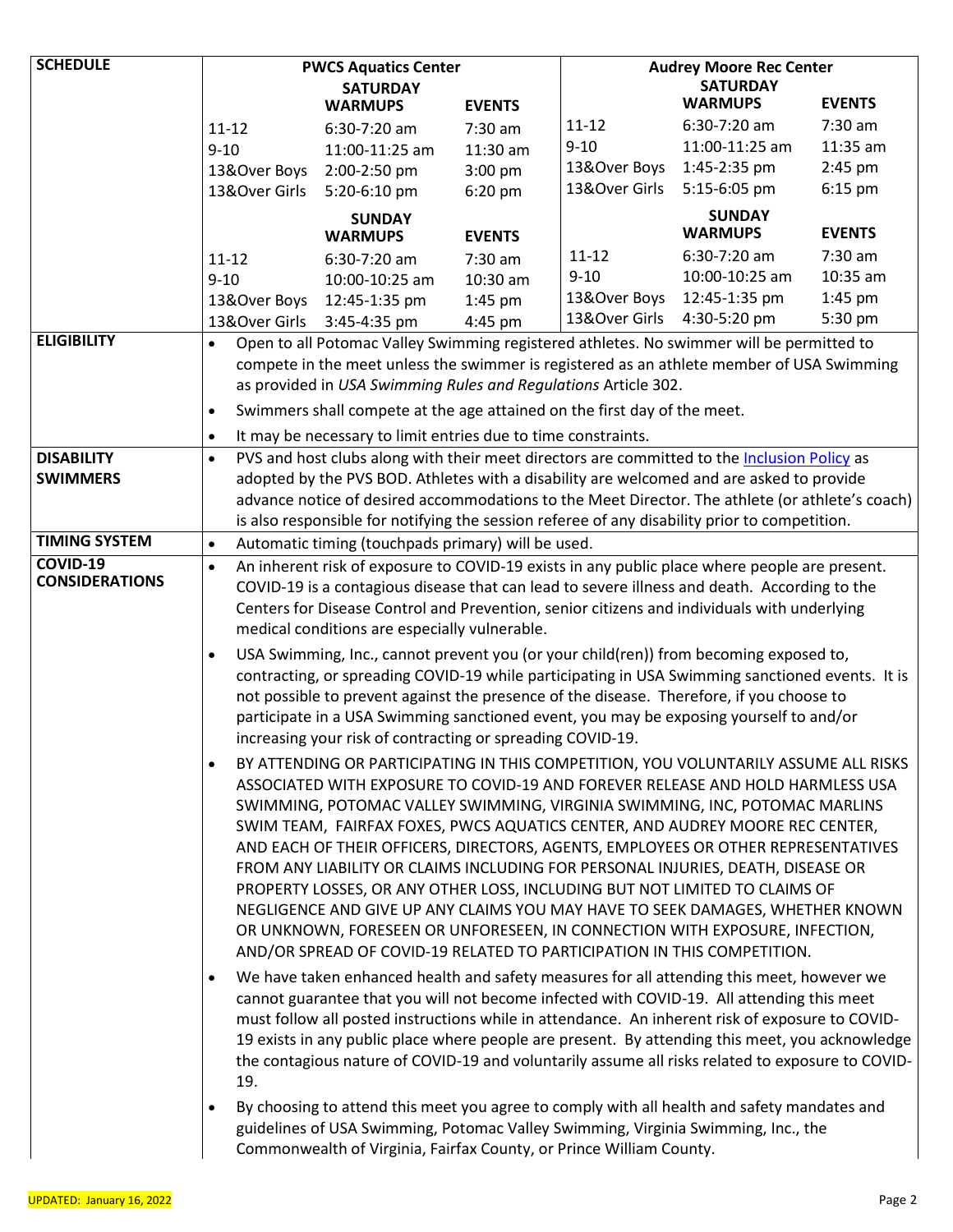| <b>COVID-19 PROTOCOLS</b> .              | Athletes should arrive and depart in their suits. Locker room use is minimized to emergency use<br>only.                                                                                                                                                                                                                                                                                                                                                                                                                                                                                                                                   |
|------------------------------------------|--------------------------------------------------------------------------------------------------------------------------------------------------------------------------------------------------------------------------------------------------------------------------------------------------------------------------------------------------------------------------------------------------------------------------------------------------------------------------------------------------------------------------------------------------------------------------------------------------------------------------------------------|
|                                          | Before entering the facility, participants are required assess their own health for symptoms and<br>$\bullet$<br>exposure to COVID-19. Attendees will only be permitted entrance if answering "no" to the<br>following questions:<br>Do you feel any of the symptoms that fall under the symptoms of COVID-19 (fever over<br>$\circ$<br>100.4, cough, shortness of breath, etc.)?<br>Has anyone in your family been sick or diagnosed with COVID-19 in the past 14 days?<br>$\circ$<br>Has someone you've been in contact with been diagnosed with COVID-19 or been in<br>$\circ$<br>contact with someone who has within the past 14 days? |
|                                          | All attendees (athletes, coaches, officials, and volunteers) must wear a mask to enter the facility<br>and throughout the facility, with the exception of athletes when competing or warming<br>up/cooling down. Masks must be affixed to the face without hands and must cover the nose and<br>mouth.                                                                                                                                                                                                                                                                                                                                     |
|                                          | All attendees should bring a filled, reusable (non-glass) water bottle to the meet.<br>$\bullet$                                                                                                                                                                                                                                                                                                                                                                                                                                                                                                                                           |
|                                          | Athletes should bring a minimum of two masks and a container or waterproof type bag to place<br>$\bullet$<br>their mask in while swimming.                                                                                                                                                                                                                                                                                                                                                                                                                                                                                                 |
|                                          | Spectators will not be permitted into the facility. Competition will be live streamed.<br>$\bullet$                                                                                                                                                                                                                                                                                                                                                                                                                                                                                                                                        |
|                                          | Only swimmers, coaches, meet volunteers, and officials will be permitted on the pool deck.<br>$\bullet$                                                                                                                                                                                                                                                                                                                                                                                                                                                                                                                                    |
|                                          | During warm-ups, swimmers will wear their masks until they reach their assigned warm up lane<br>$\bullet$<br>and entry end and just before they enter the pool. They will place their mask in their waterproof<br>holder to store their mask while they swim. They will put their mask back on as soon as they exit<br>the pool.                                                                                                                                                                                                                                                                                                           |
|                                          | During competition, swimmers will wear their masks until they reach the starting blocks. They<br>$\bullet$<br>will place their mask in their waterproof holder to store their mask while they swim. They will<br>put their mask back on before leaving the starting area.                                                                                                                                                                                                                                                                                                                                                                  |
|                                          | All swimmers must remain in their designated area until they are called for their events, and they<br>$\bullet$<br>must return to their area immediately following their event.                                                                                                                                                                                                                                                                                                                                                                                                                                                            |
|                                          | Counters for the 500 Freestyle will be athletes, coaches, or volunteers already present during the<br>$\bullet$<br>session.                                                                                                                                                                                                                                                                                                                                                                                                                                                                                                                |
|                                          | Limited hospitality may be offered for coaches and officials.<br>$\bullet$                                                                                                                                                                                                                                                                                                                                                                                                                                                                                                                                                                 |
|                                          | Any attendee (swimmer, coach, official, volunteer) not following the meet protocols will be<br>$\bullet$<br>subject to immediate removal from the meet.                                                                                                                                                                                                                                                                                                                                                                                                                                                                                    |
|                                          | We request that all attendees notify the appropriate meet director as soon as possible if they<br>$\bullet$<br>have tested positive for COVID-19 or shown symptoms after attending the meet.                                                                                                                                                                                                                                                                                                                                                                                                                                               |
| <b>PWCS SPECIFIC</b><br><b>PROTOCOLS</b> | All participants (coaches, officials, volunteers, swimmers, etc.) will arrive at the PWCS Aquatic<br>۰<br>Center through the main entrance at Door #25 where they will submit to a health screening<br>before they are permitted in the facility.                                                                                                                                                                                                                                                                                                                                                                                          |
|                                          | The meet will be limited to a maximum of 350 swimmers per session.<br>۰                                                                                                                                                                                                                                                                                                                                                                                                                                                                                                                                                                    |
|                                          | Coaches, officials, volunteers, and swimmers assigned to seating areas on the pool deck will<br>$\bullet$<br>proceed through the glass doors directly to the pool deck. Swimmers assigned to seating areas in<br>the bleachers will proceed up the stairs next to the check-in desk to the bleachers.                                                                                                                                                                                                                                                                                                                                      |
|                                          | To access the pool deck from the bleachers, swimmers will go down the stairs on the opposite<br>$\bullet$<br>side of the stands from where they came up and then enter the pool deck through the door on<br>the deep end (turning end) of the pool, underneath the bleachers.                                                                                                                                                                                                                                                                                                                                                              |
|                                          | To return to the bleachers from the pool deck, swimmers will exit the starting area to their right<br>$\bullet$<br>(clockwise flow). Swimmers will exit the pool deck on the other side of the guard office, below<br>the bleachers, from where they came in, turn left to go to the lobby and then go up the lobby                                                                                                                                                                                                                                                                                                                        |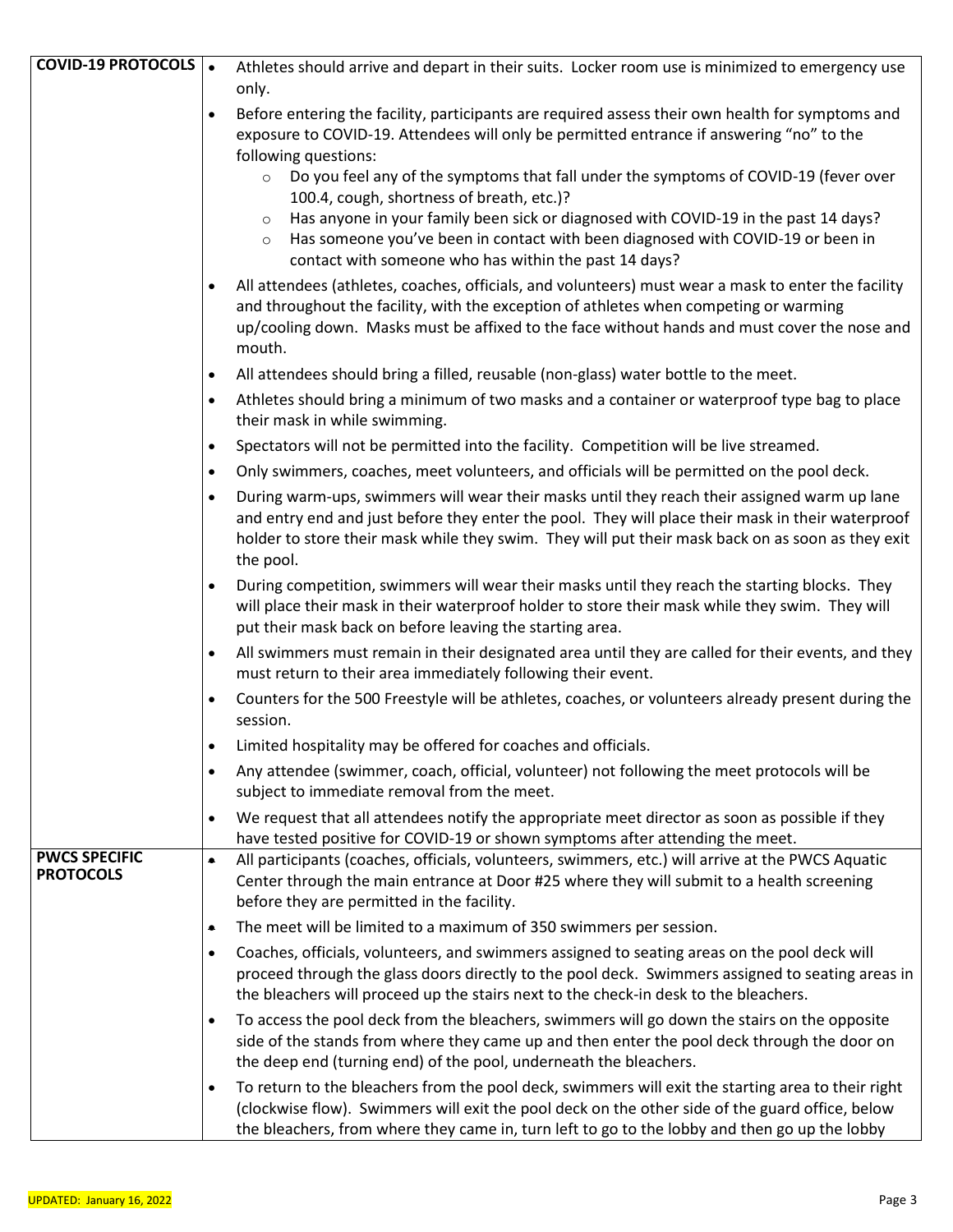|                                                  | stairs. This ensures one-way traffic flow (see attached facility map). There will also be traffic<br>flow signs posted.                                                                                                                                                                                                                                                                                                                              |
|--------------------------------------------------|------------------------------------------------------------------------------------------------------------------------------------------------------------------------------------------------------------------------------------------------------------------------------------------------------------------------------------------------------------------------------------------------------------------------------------------------------|
|                                                  | No spectators will be permitted. Competition will be live-streamed on the PWCS Aquatics Center<br>$\bullet$<br>YouTube channel (https://www.youtube.com/channel/UCs 04 ZanQHx0k76 ehNcnw).                                                                                                                                                                                                                                                           |
| <b>AUDREY MOORE</b><br><b>SPECIFIC PROTOCOLS</b> | All attendees (athletes, coaches, officials, and volunteers) will enter the facility through the main<br>$\bullet$<br>entrance. Swimmers will immediately go downstairs and proceed to their assigned section in the<br>bleachers. Parents will not be permitted into the bleachers or allowed on the pool deck. Only<br>meet volunteers will be permitted on the pool deck.                                                                         |
|                                                  | Each session will be limited to a maximum of 400 swimmers.<br>$\bullet$                                                                                                                                                                                                                                                                                                                                                                              |
|                                                  | Spectators are not permitted. The competition will be live streamed. Information will be sent<br>$\bullet$<br>out to participating clubs and PVS.                                                                                                                                                                                                                                                                                                    |
| <b>RULES</b>                                     | Current USA Swimming rules shall govern this meet.<br>$\bullet$                                                                                                                                                                                                                                                                                                                                                                                      |
|                                                  | All applicable adults participating in or associated with this meet acknowledge that they are<br>$\bullet$<br>subject to the provisions of the USA Swimming Minor Athlete Abuse Prevention Policy<br>("MAAPP"), and that they understand that compliance with the MAAPP policy is a condition of<br>participation in the conduct of this competition.                                                                                                |
|                                                  | No on-deck USA Swimming registration is permitted.<br>٠                                                                                                                                                                                                                                                                                                                                                                                              |
|                                                  | In compliance with USA Swimming Rules and Regulations, the use of audio or visual recording<br>$\bullet$<br>devices, including a cell phone is not permitted in the changing areas, rest rooms, or locker<br>rooms. Per PVS policy, the use of equipment capable of taking pictures (e.g., cell phones,<br>cameras, etc.) is banned from behind the starting blocks during the entire meet, including warm<br>up, competition and cool down periods. |
|                                                  | Deck changes are prohibited.<br>$\bullet$                                                                                                                                                                                                                                                                                                                                                                                                            |
|                                                  | Any swimmer entered in the meet must be certified by a USA Swimming member coach as being<br>$\bullet$<br>proficient in performing a racing start or must start each race from within the water. When<br>unaccompanied by a member-coach, it is the responsibility of the swimmer or the swimmer's<br>legal guardian to ensure compliance with this requirement.                                                                                     |
|                                                  | Operation of a drone or any other flying devices is prohibited over the venue (pools,<br>$\bullet$<br>athlete/coach areas, spectator areas and open ceiling locker rooms) any time athletes, coaches,<br>officials and/or spectators are present.                                                                                                                                                                                                    |
|                                                  | Dive-over starts will be used.<br>$\bullet$                                                                                                                                                                                                                                                                                                                                                                                                          |
|                                                  | The Meet Director and the PVS Technical Committee reserve the right to limit events, heats,<br>$\bullet$<br>swimmers or adjust the format to conform with the 4-hour provision for sessions that include 12<br>& U events per Rule 205.3.1F.                                                                                                                                                                                                         |
| <b>EVENT RULES</b>                               | All events are timed finals.<br>$\bullet$                                                                                                                                                                                                                                                                                                                                                                                                            |
|                                                  | Seed times are short course yards. In the event that short course yard times are not available,<br>$\bullet$<br>coaches' times are preferred over "no times" for all events.                                                                                                                                                                                                                                                                         |
|                                                  | An athlete may enter no more than four (4) events per day, or seven (7) events for the meet.<br>٠                                                                                                                                                                                                                                                                                                                                                    |
|                                                  | Time constraints may require limiting the number of events that are swum.<br>٠                                                                                                                                                                                                                                                                                                                                                                       |
|                                                  | Deck entries will be accepted on a first-come, first-served basis. Deck entries will be limited to<br>$\bullet$<br>space available in existing heats. No new heats will be created. Deck entries must be submitted<br>no later than 30 minutes prior to the first event of the session.                                                                                                                                                              |
| <b>POSITIVE CHECK IN</b>                         | Proof of USA Swimming registration is required for deck entries.<br>٠<br>The Meet Directors will determine if positive check-in for events 200 yard or longer will be<br>$\bullet$                                                                                                                                                                                                                                                                   |
|                                                  | required. If used, positive check in will utilize a check in sheet organized by team. The check in<br>will be due 30 minutes before the start of events.                                                                                                                                                                                                                                                                                             |
|                                                  | If used, positive check in sheets will be handed out to each club.<br>$\bullet$                                                                                                                                                                                                                                                                                                                                                                      |
|                                                  | Athletes who check into a positive check-in event, have been seeded and fail to swim the event<br>$\bullet$<br>will be barred from their next scheduled individual event, unless excused by the Meet Referee.                                                                                                                                                                                                                                        |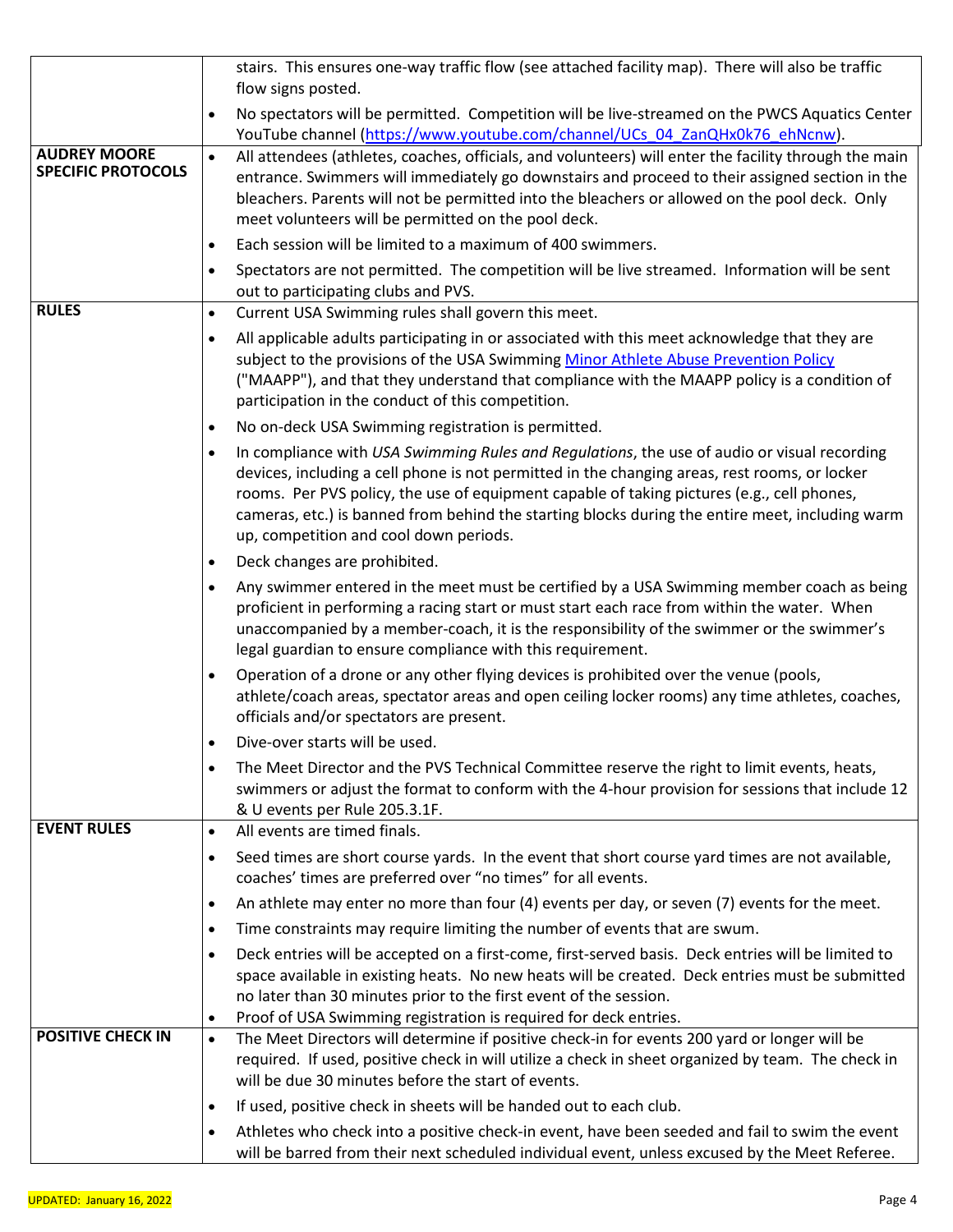| <b>WARM-UP</b>          | The prescribed PVS warm-up procedures and safety policies will be followed. The Meet Director<br>$\bullet$<br>will determine the structure of warm-up, including times/lane assignments based upon the                                                                                                |
|-------------------------|-------------------------------------------------------------------------------------------------------------------------------------------------------------------------------------------------------------------------------------------------------------------------------------------------------|
|                         | number of swimmers per session to accommodate the appropriate number of swimmers per                                                                                                                                                                                                                  |
| <b>SUPERVISION</b>      | lane.                                                                                                                                                                                                                                                                                                 |
|                         | Coaches are responsible for the conduct of their swimmers and cleaning up for their team areas.<br>$\bullet$                                                                                                                                                                                          |
|                         | No chairs will be allowed on deck for athletes. Coaches' chairs will be permitted pending enough<br>$\bullet$<br>safe deck space is available.                                                                                                                                                        |
| <b>AWARDS</b>           | There will be no awards for this meet.<br>$\bullet$                                                                                                                                                                                                                                                   |
| <b>PROGRAMS</b>         | Programs will be made available on Meet Mobile.<br>$\bullet$                                                                                                                                                                                                                                          |
| <b>CREDENTIALS</b>      | Parents not working the meet as a deck official, volunteer timer or other position are not<br>$\bullet$                                                                                                                                                                                               |
|                         | permitted on deck. Only athletes, USA Swimming certified coaches, and deck officials will be                                                                                                                                                                                                          |
|                         | permitted on the deck. Coaches and Officials should have proof of active USA Swimming                                                                                                                                                                                                                 |
| <b>SPECTATORS</b>       | membership with them at all times.<br>No spectators will be permitted.<br>$\bullet$                                                                                                                                                                                                                   |
| <b>OFFICIALS</b>        | Each participating club is requested to provide at least one table worker or official (Referee<br>$\bullet$                                                                                                                                                                                           |
|                         | Starter, Chief Judge or Stroke & Turn Judge) per session if entering 25 or more splashes.                                                                                                                                                                                                             |
|                         | Officials interested in volunteering should complete the appropriate Officials Signup or contact<br>$\bullet$                                                                                                                                                                                         |
|                         | the appropriate Meet Referee prior to January 20.                                                                                                                                                                                                                                                     |
|                         | <b>PWCS</b><br><b>AUDREY MOORE</b>                                                                                                                                                                                                                                                                    |
|                         | <b>Jorge Zamora</b><br><b>Tim Husson</b>                                                                                                                                                                                                                                                              |
|                         | zamjr4@gmail.com<br>tim.husson@gmail.com<br><b>Officials Signup</b><br><b>Officials Signup</b>                                                                                                                                                                                                        |
|                         | Officials volunteering for this meet should sign in at the recording table prior to the start of<br>$\bullet$                                                                                                                                                                                         |
|                         | warm-ups. Certified officials who have not previously volunteered should contact the referee                                                                                                                                                                                                          |
|                         | upon arrival to make their services available. A comprehensive officials briefing will precede                                                                                                                                                                                                        |
|                         | each session during warm-ups.                                                                                                                                                                                                                                                                         |
| <b>TIMERS</b>           | Participating clubs are requested to provide timers in proportion to their entries. One timer is<br>$\bullet$<br>requested for each 25 entries.                                                                                                                                                       |
|                         | The Meet Director may send out a request for timers based upon entries.<br>$\bullet$                                                                                                                                                                                                                  |
| <b>ENTRY PROCEDURES</b> | Entries should be submitted by email to the Meet Director.<br>$\bullet$                                                                                                                                                                                                                               |
|                         | Include in the subject of the email, "2022 PVS JANUARY OPEN - ****" with the club's initials in<br>$\bullet$<br>place of the asterisks. If your club submits multiple entry files include training site in the subject<br>of the email.                                                               |
|                         | Include in entry email: entry file, report of entries by name, report of entries by event.<br>$\bullet$                                                                                                                                                                                               |
|                         | In the body of your email provide entry numbers (girls, boys, totals), contact information (email,<br>$\bullet$<br>phone, officials contact).                                                                                                                                                         |
|                         | Entries directly from individual team members will not be accepted.<br>$\bullet$                                                                                                                                                                                                                      |
|                         | Entries by phone or fax will not be accepted.<br>$\bullet$                                                                                                                                                                                                                                            |
|                         | The Meet Director will acknowledge receipt by return email within 24 hours. If<br>$\bullet$                                                                                                                                                                                                           |
|                         | acknowledgement is not received in a timely manner, please contact the Meet Director.                                                                                                                                                                                                                 |
|                         | Any club that enters an unregistered or improperly registered athlete, falsifies an entry in any<br>$\bullet$<br>way, or permits an unregistered coach to represent them will be fined the sum of \$100 by PVS<br>and no further entries will be accepted from that club until the said fine is paid. |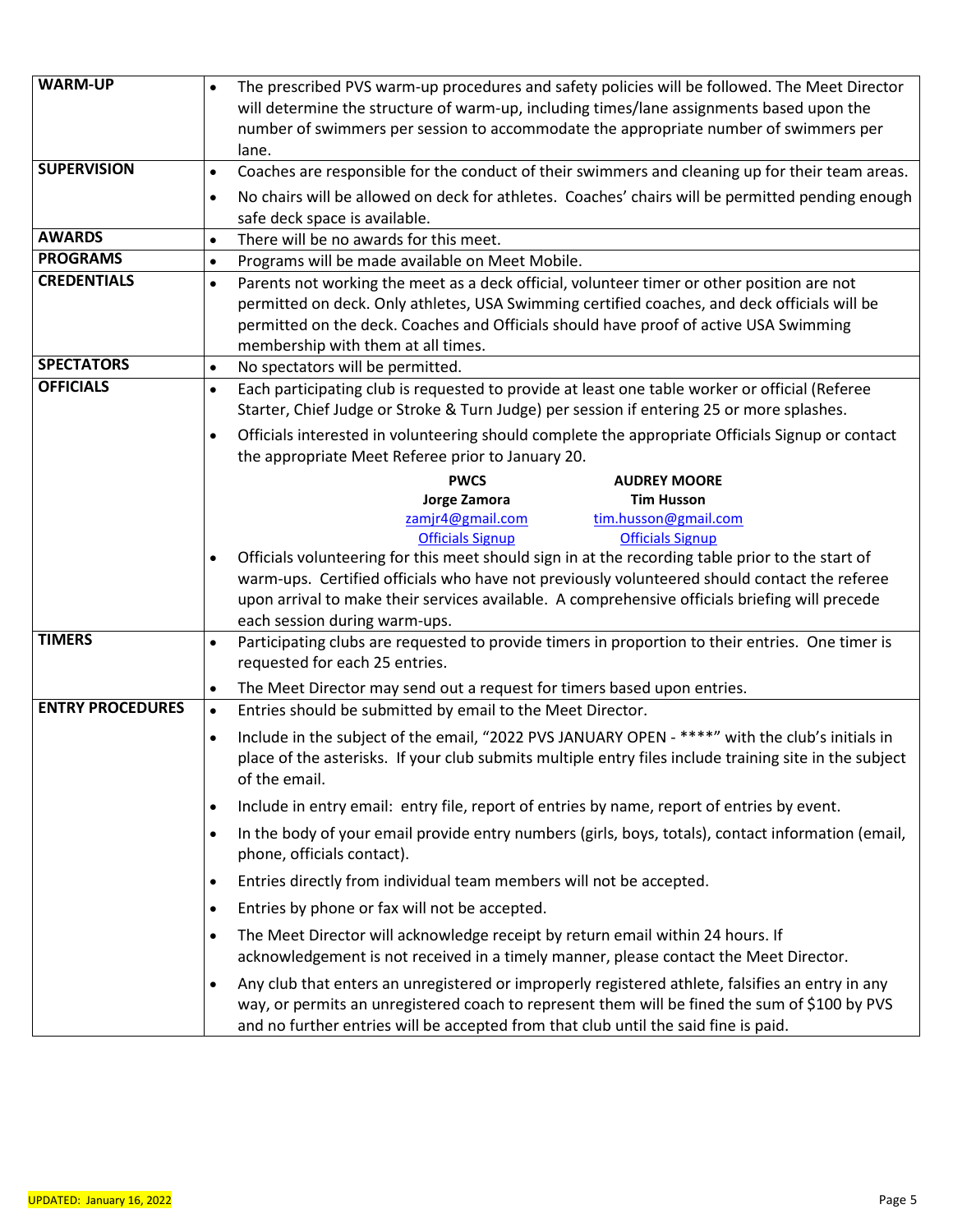| <b>ENTRY FEES</b> | Individual event fee:<br>Deck Entry Fee:                                                                                                                                                                 | \$5.00<br>\$10.00 | Athlete Surcharge: \$5.00                                                                                                                                                                                                                                                       |  |  |  |  |
|-------------------|----------------------------------------------------------------------------------------------------------------------------------------------------------------------------------------------------------|-------------------|---------------------------------------------------------------------------------------------------------------------------------------------------------------------------------------------------------------------------------------------------------------------------------|--|--|--|--|
|                   | Clubs will be invoiced by PVS for entry fees after completion of the meet. Payment will be due<br>upon receipt of invoice. The invoice will outline the methods of payment and where to send a<br>check. |                   |                                                                                                                                                                                                                                                                                 |  |  |  |  |
|                   | deck entries or lost payments is the responsibility of the host club.                                                                                                                                    |                   | Payment for Deck Entries must be received prior to the swimmer being seeded into<br>events. Payment may be made by cash or check (payable to PVS). The host club is responsible<br>for reporting cash payments to PVS and delivering checks to PVS. Payment for unaccounted for |  |  |  |  |
|                   | to the meet. Payment may be made by cash or check (payable to PVS).                                                                                                                                      |                   | Payment for entries from unattached swimmers not affiliated with a team must be received prior                                                                                                                                                                                  |  |  |  |  |